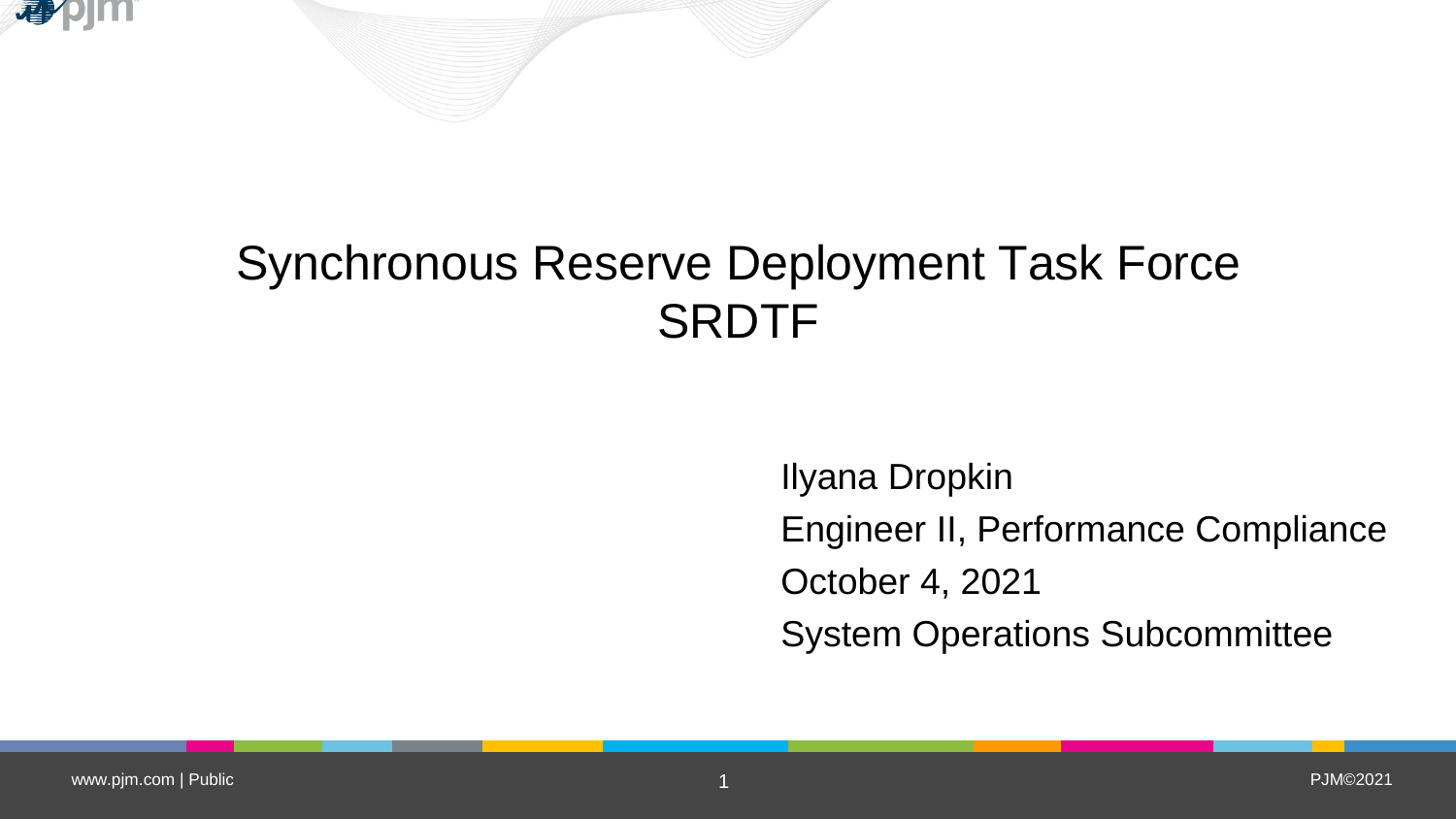

## Synchronized Reserve Event

- Synchronized reserve events are emergency procedures triggered by PJM to maintain grid reliability in accordance with NERC BAL standards.
	- Caused by a variety of conditions including loss of generation and sudden influx of load
- An All-Call message is sent to units with an instruction to raise to full output.
	- Message is not limited to units with reserve commitments
- RTSCED cases are not consistently used during an event.
	- Cases that align with dispatch instructions are not readily available
	- No expectation to follow case instructions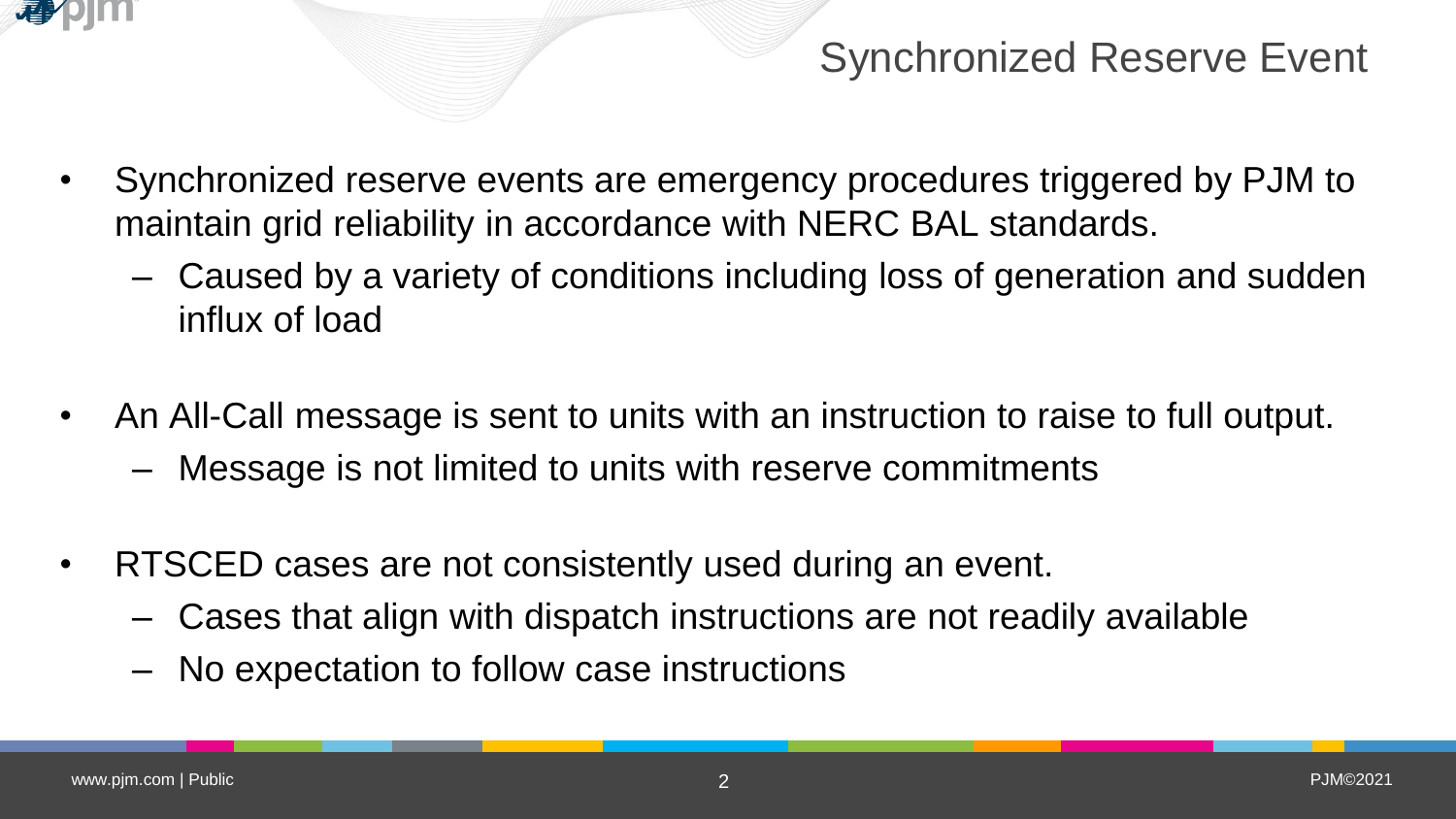



- SRDTF Established: March, 2021 by OC
- 7 meetings: April through September 2021
	- 70-80 participants on average per meeting
- SRDTF provided education to participants around synchronized reserves and followed CBIR process to create packages
- Updates provided to MC Webinar and SOS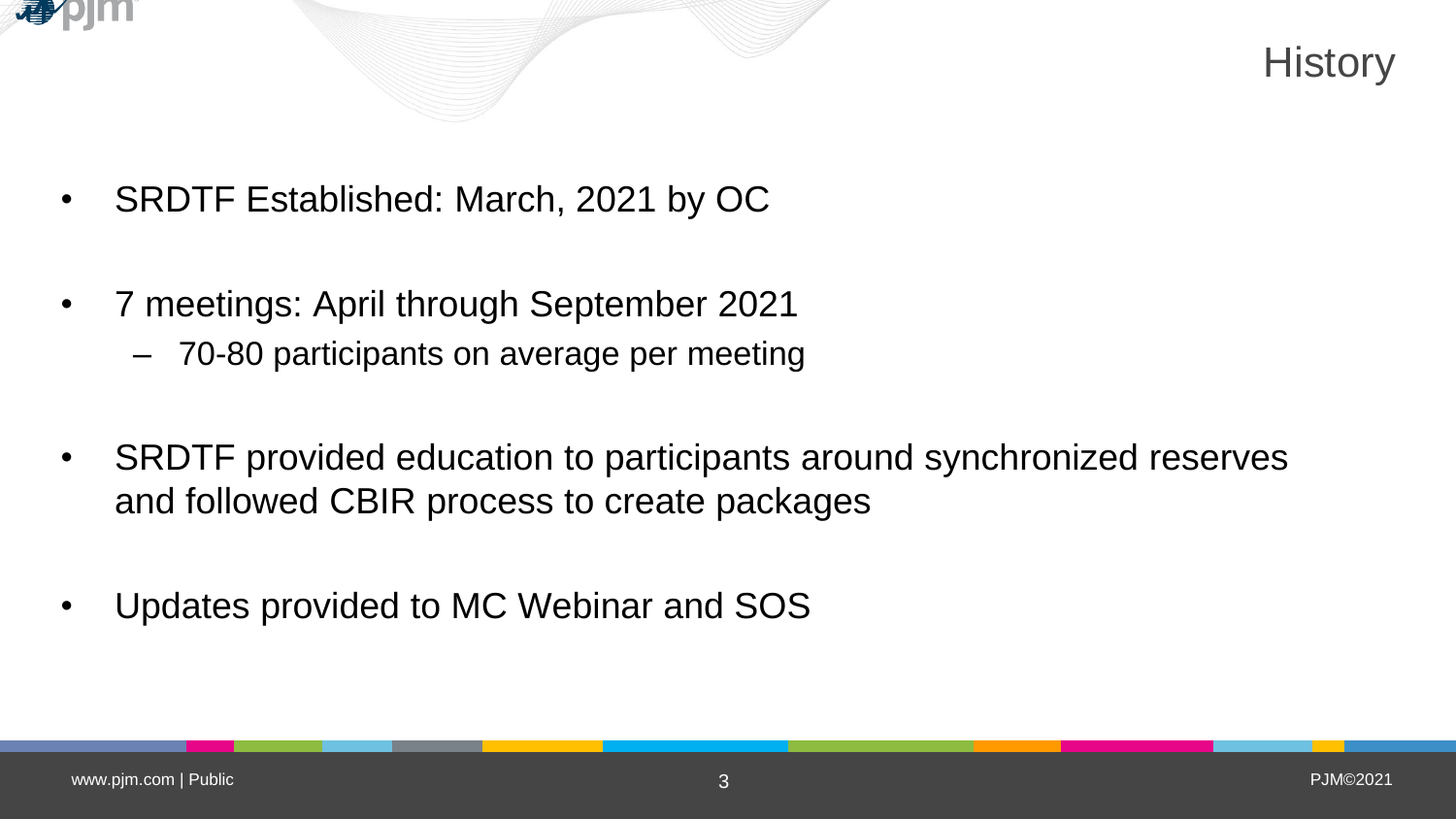

### Survey Results

Package A: PJM IRD

- 75% support
- Package B: IMM
	- 9% support

#### Prefer both equally

– 0% support

Prefer none (status quo)

– 16% support

Which package do you prefer?

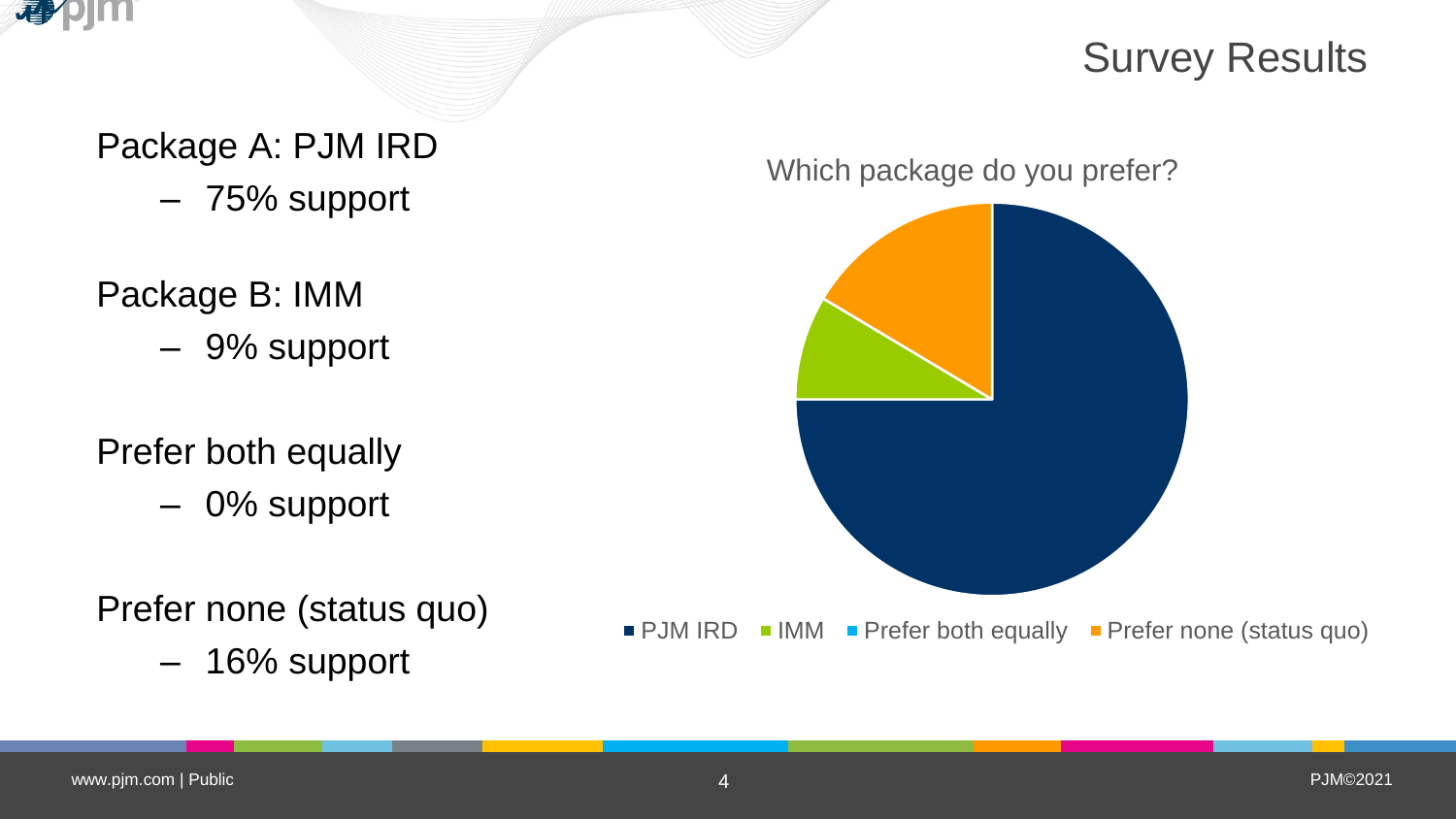



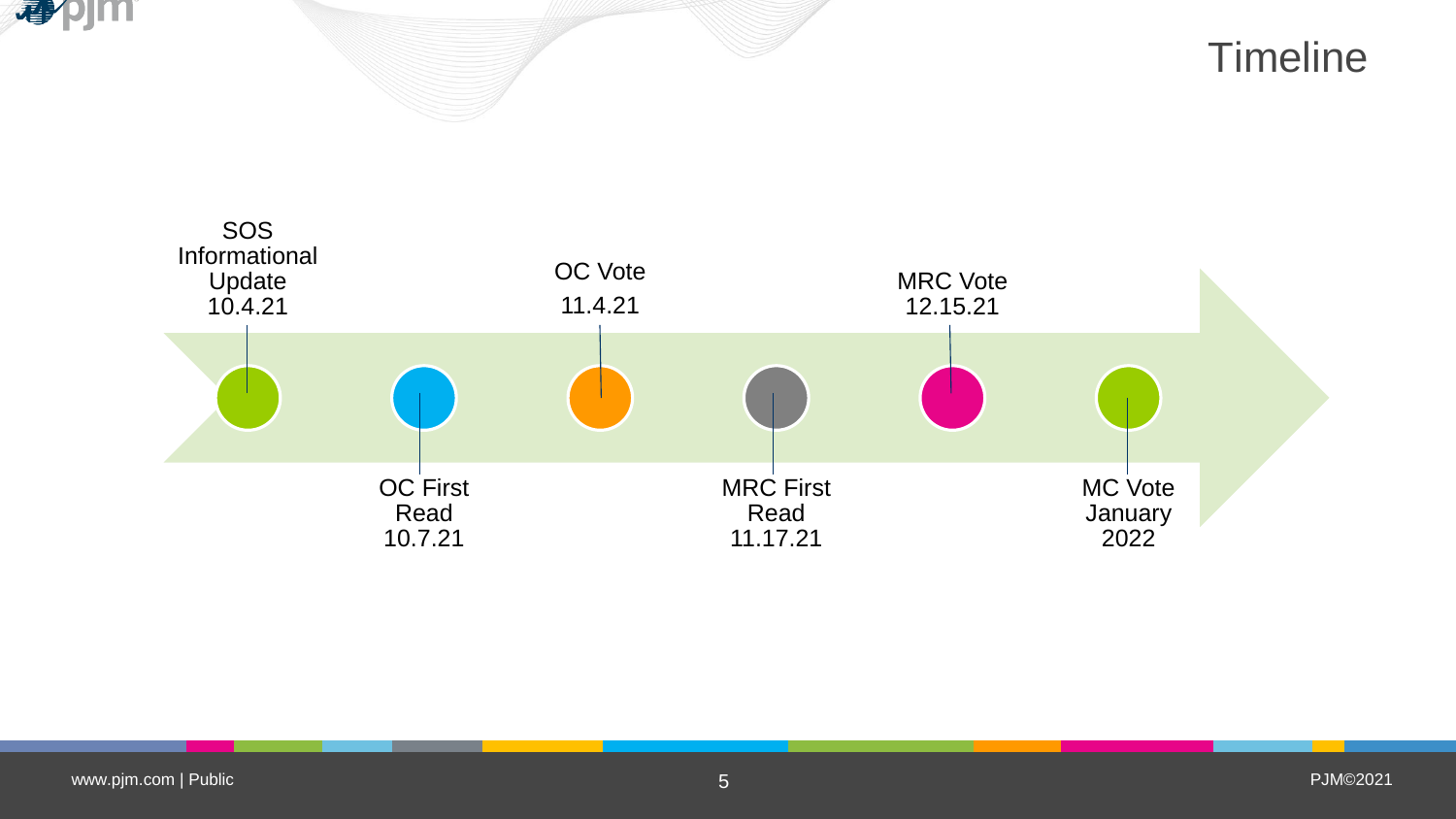



SRDTF – Synchronous Reserve Deployment Task Force

Facilitator Ilyana Dropkin [Ilyana.Dropkin@pjm.com](mailto:Ilyana.Dropkin@pjm.com)

**Secretary** Andrew Gledhill [Andrew.Gledhill@pjm.com](mailto:Andrew.Gledhill@pjm.com) Member Hotline (610) 666 – 8980 (866) 400 – 8980 custsvc@pjm.com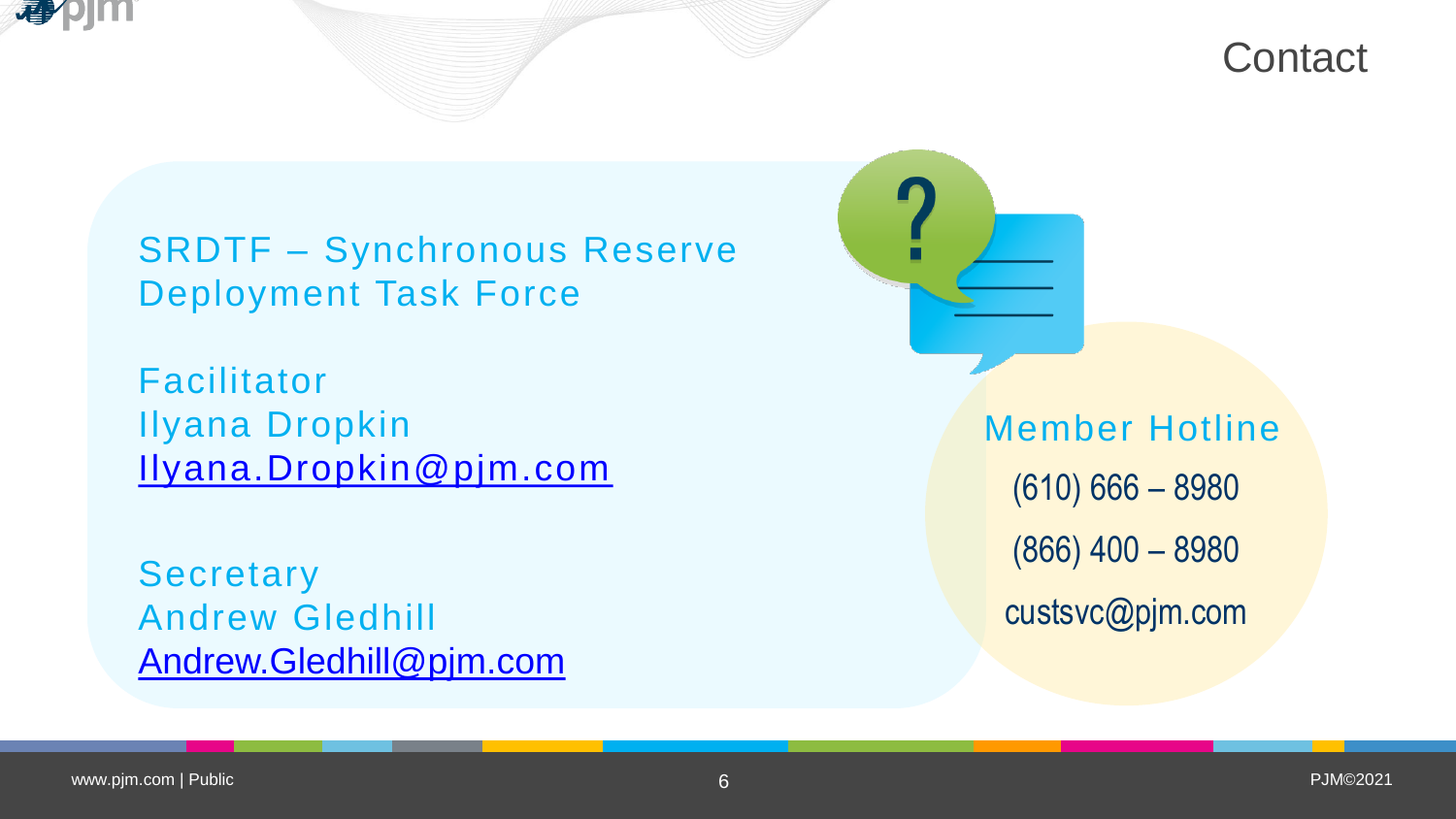



# Appendix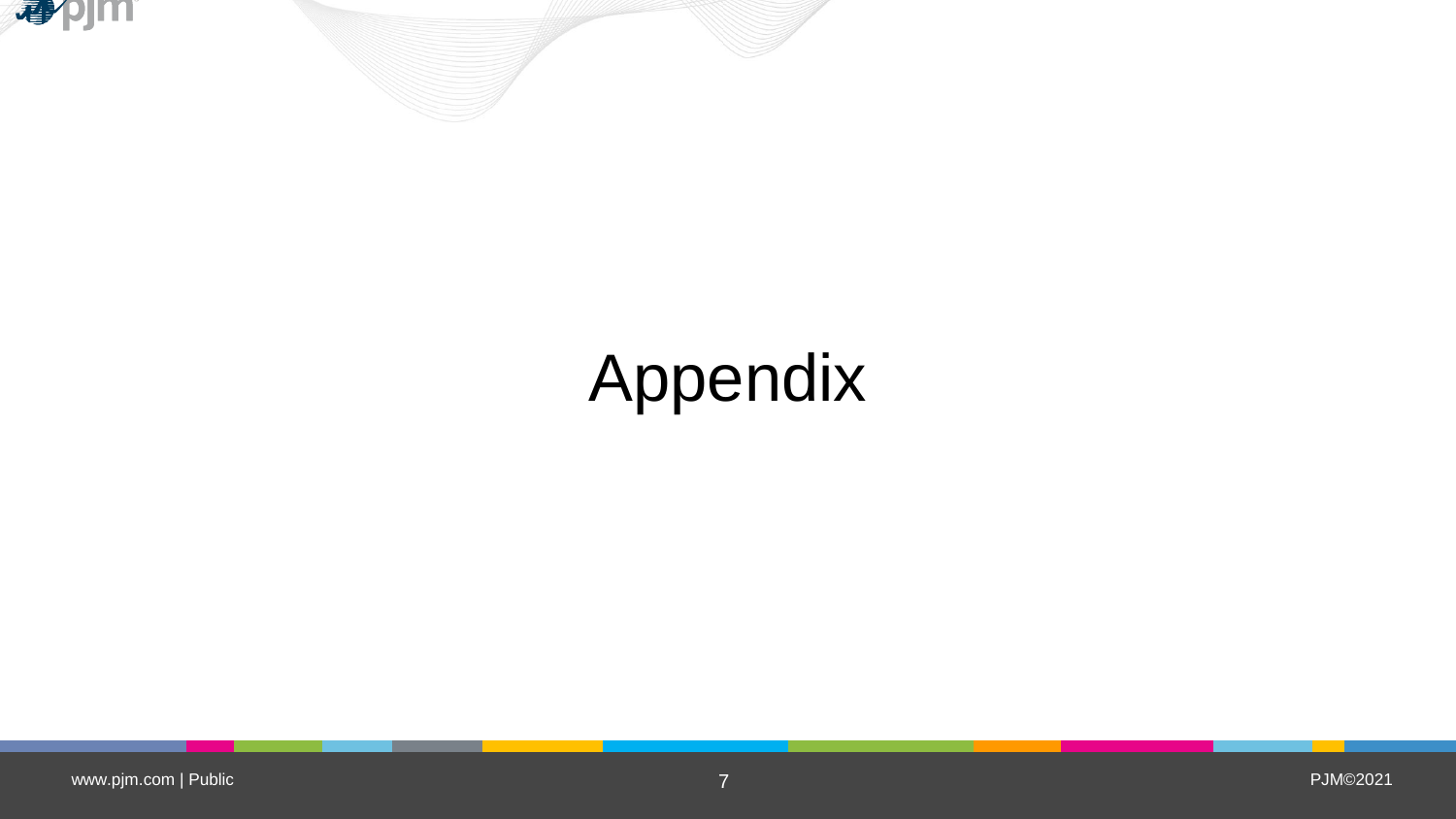

Problem Statement

- The level of unit response is not controlled and hard to predict.
	- Mixture of over and under response across various units
	- Slow initial recovery followed by extended over response
		- Transition period for units to deviate from the dispatch signal to comply with the manual All-Call instruction
- Tools like RTSCED are not consistently used during an event.
	- Pricing and dispatch signals are from a pre-event RTSCED case and often conflict with All-Call instructions
	- Transmission constraints are not proactively controlled and require manual operator actions
	- Inefficient dispatch of units, no economic order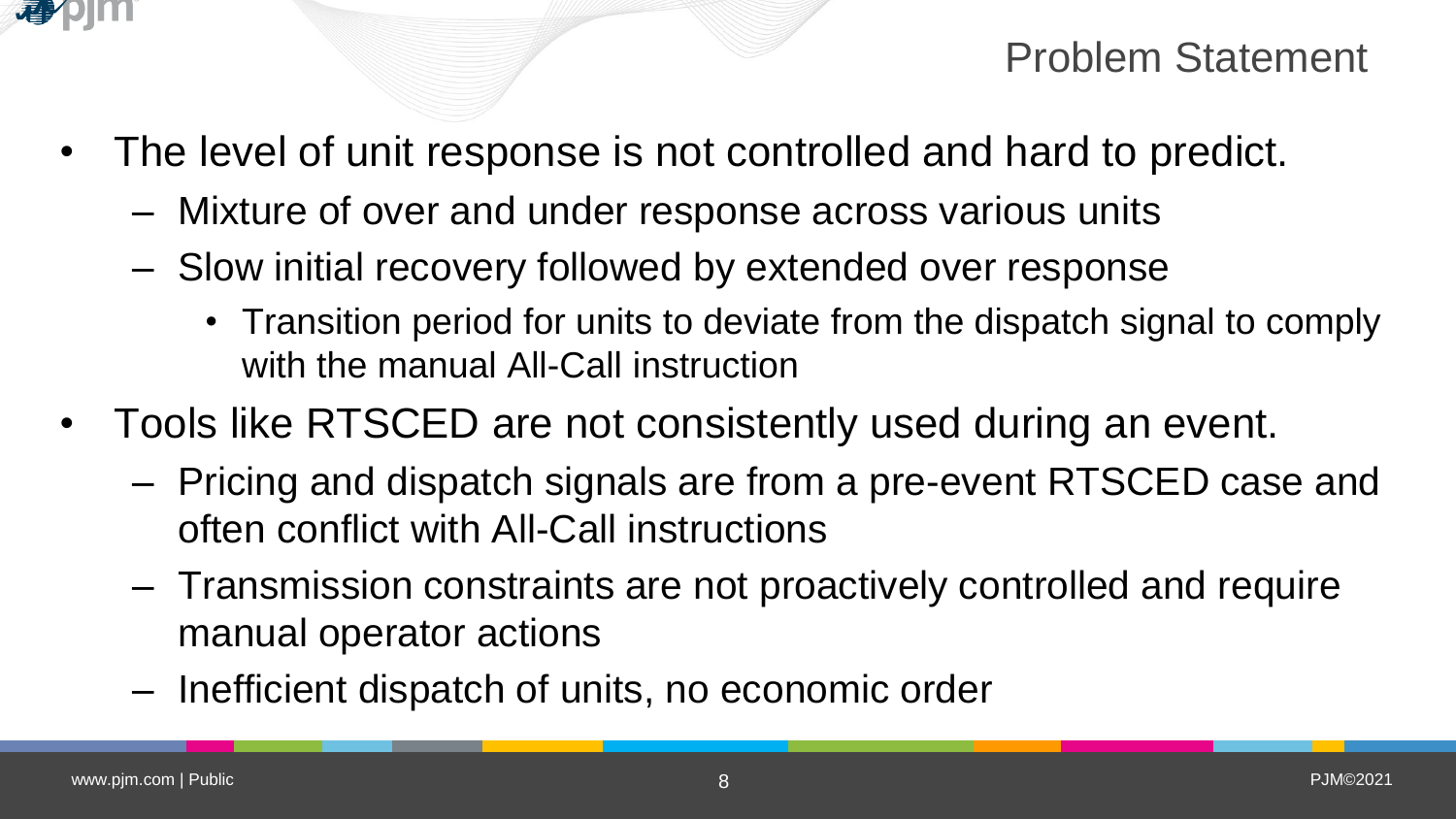

Opportunity Statement

- Controlled deployment of synchronized reserves throughout events.
	- Utilize tools like RTSCED to have consistent pricing and dispatch signals
	- Ensure NERC BAL compliance during recovery and coming out of synchronized reserve events
	- Reliable system constraint control transition in and out of events
- Clear rules and expectations addressing the process of approving RTSCED cases around a synchronized reserve event.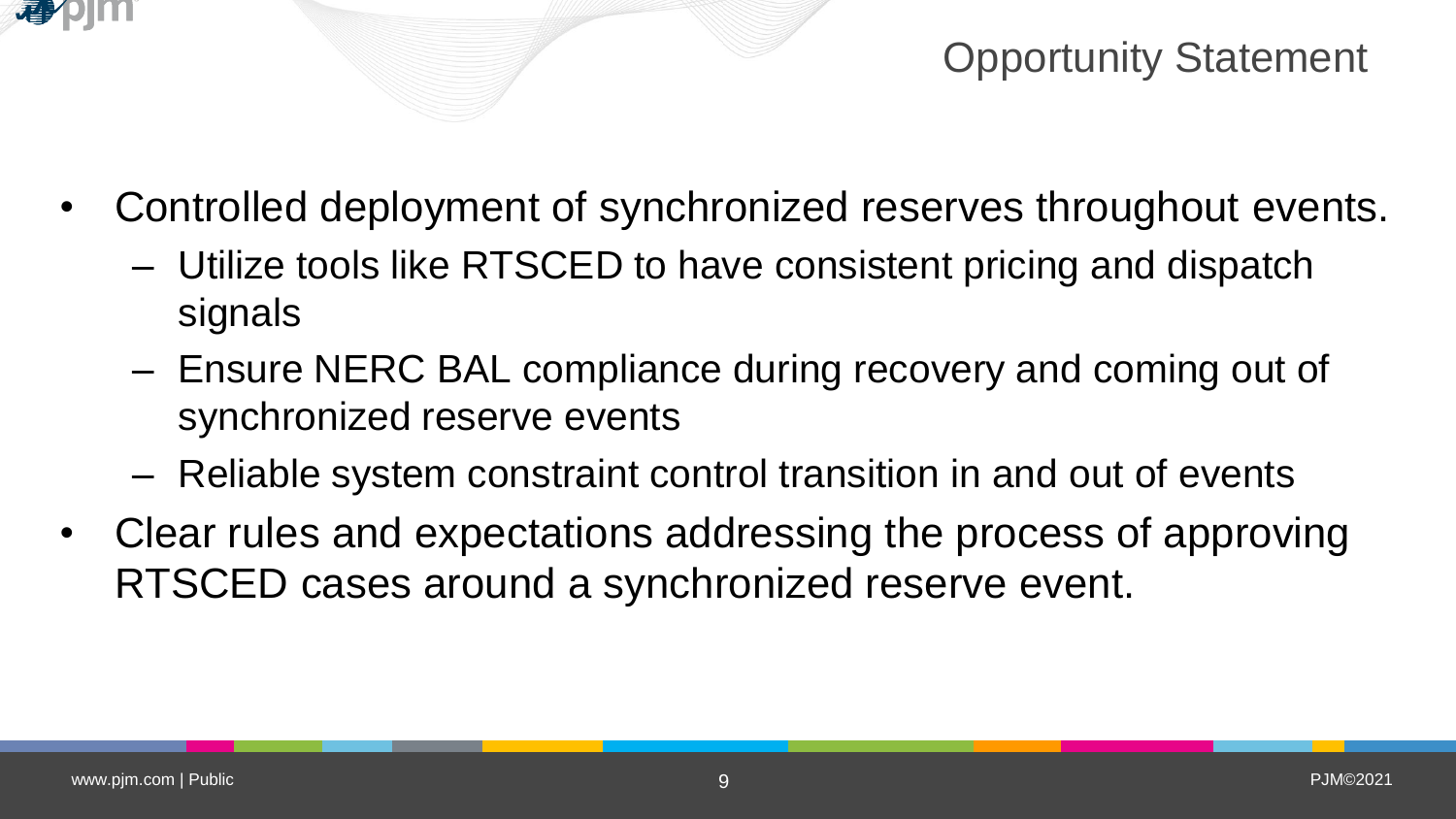



- In scope:
	- Reserve deployment method
	- Expectations of resources
	- Evaluation of performance
	- Pricing in aftermath of event
- Out of scope:
	- Penalty rate for nonperformance
	- ORDC/Price Formation changes
	- Reserve procurement changes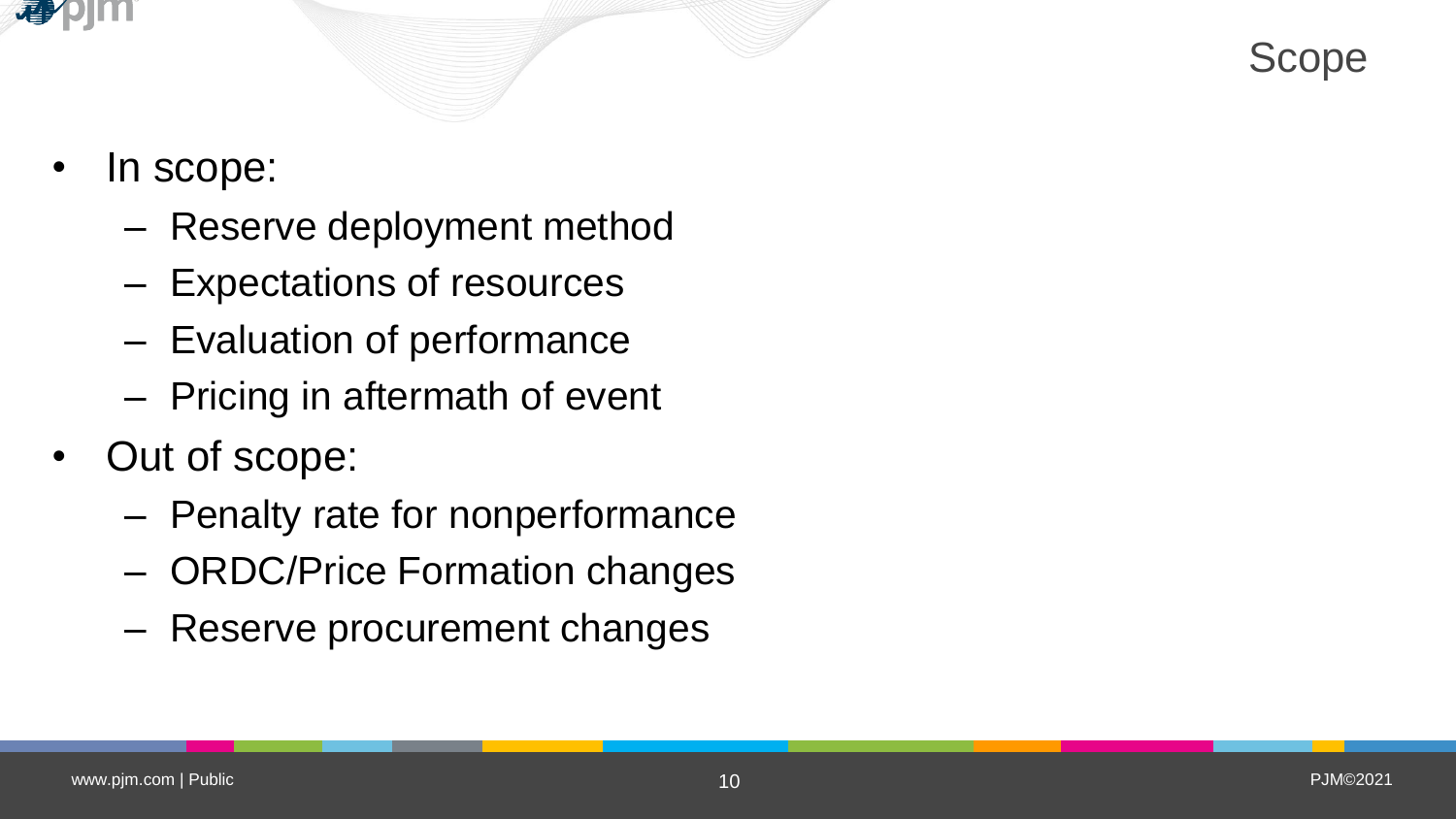

## Key Work Activities

- Reviewed education on what synchronized reserves are and how PJM measures performance. This included both PJM actions and expected Member actions during a synchronized reserve event.
- Reviewed education on synchronized reserves practices, how PJM deploys reserves in Real Time Operations, and how PJM's Control Center handles synchronized reserve events.
- Provided education on synchronized reserve deployment and measurement practices used by other ISOs and RTOs.
- Provided education on how the implementation of long term SCED changes will affect options around synchronized reserve events (5-minute dispatch review).
- Reviewed education on unit response statistics during spin events.
- Provided education on upcoming Reserve Price Formation changes and how these changes will affect synchronized reserve clearing, pricing and events.
- Presented information on reserve deployment during recent spin events in 2021.
- Provided education on real time dispatch during synchronized reserve events.
- SRDTF followed the CBIR process to develop interests, design components, solution options for design components, and packages